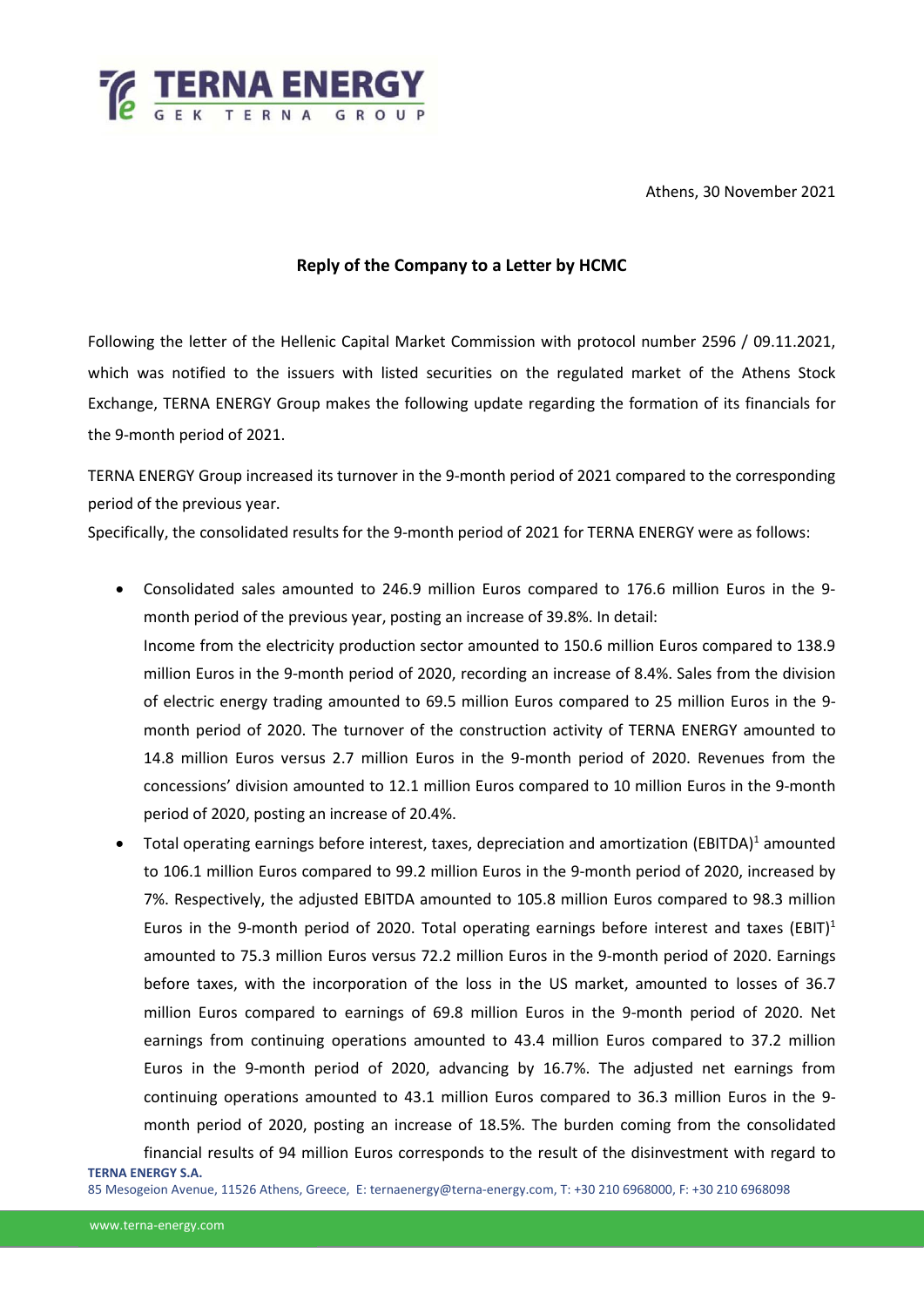

the three wind farms in Texas, U.S.A., as it has been estimated and disclosed in previous announcements. It is emphasized once again that the loss from the disinvestment from the wind farms in Texas is a non-recurring event, the consequences of which have no reduction either to the parent company TERNA ENERGY or to the company TERNA ENERGY USA HOLDING GROUP in the U.S.A..

In addition, the consolidated results for the third quarter of 2021 of TERNA ENERGY Group were as follows:

• Consolidated sales amounted to 107.3 million Euros compared to 59.9 million Euros in the third quarter of 2020, posting an increase of 79.2%. Total operating earnings before interest, taxes, depreciation and amortization (EBITDA)<sup>1</sup> amounted to 37.9 million Euros compared to 31.4 million Euros in the third quarter of 2020, increased by 20.5%. Total operating earnings before interest and taxes (EBIT)<sup>1</sup> amounted to 27.4 million Euros compared to 22.1 million Euros in the third quarter of 2020, increased by 24%. Earnings before taxes amounted to 20.5 million Euros compared to 13.2 million Euros in the third quarter of 2020, edging higher by 55.5%.

## **Basic figures of the Statement of Financial Position for the Group on 30.09.2021**

The growth of the Group continues uninterruptedly, with its investment plan exceeding 2 billion Euros and evolving smoothly and at an intensive pace in all areas of activity, with the aim of the total installed capacity to reach 3,000 MW within the next five years.

In this context, new wind projects with a total capacity of approximately 2,200 MW are being licensed (having obtained a production license) and photovoltaic parks (onshore and offshore) with a total capacity of 1,700 MW are being planned and developed. At the same time, hybrid and energy storage projects (mainly pumping storage) with a total capacity of about 3,500 MW, as well as other technologies (hydroelectric, biogas, biomass, etc.) of about 200 MW are also being planned and gradually developed. Moreover, the Group has been positioned in time in the market of offshore wind farms, where in a joint venture with OCEAN WINDS it plans to develop wind farms in the Greek seas.

In terms of the main accounts of the consolidated Financial Position, the net debt position<sup>1</sup> of the Group (bank debt minus cash & cash equivalents) at the end of the 9-month period of 2021, amounted to 491.4 million Euros compared to 436.5 million Euros in the first half of 2021. Total Assets on 30.09.2021 amounted to 1,529 million Euros, increased by 62 million Euros compared to the corresponding level of 30.06.2021. It should be noted that the Group's cash and cash equivalents amounted to 287.3 million Euros at the end of the 9-month period of 2021.